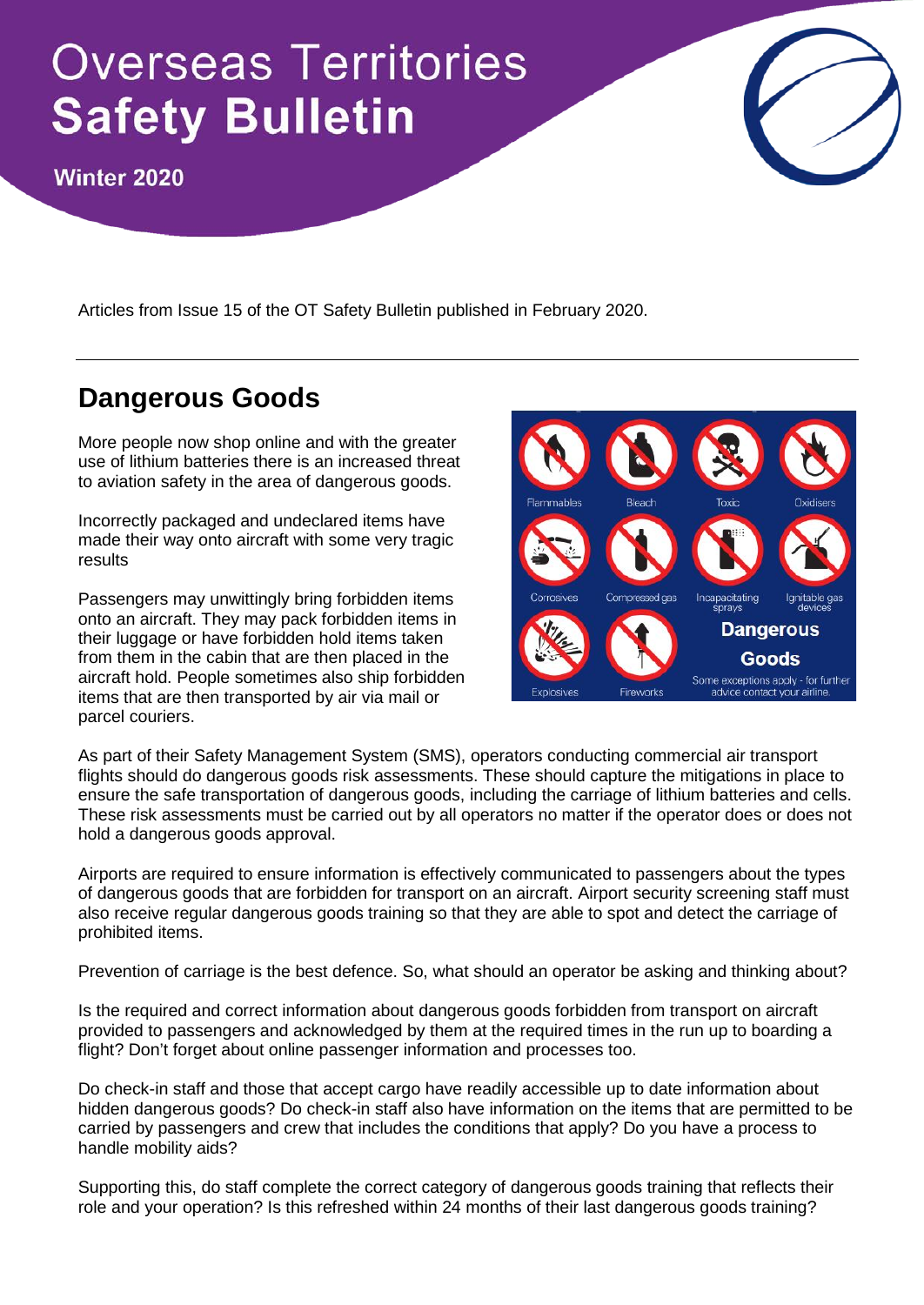Is your dangerous goods information kept up to date, coordinated and reflected in training?

If approved to carry dangerous goods, are all processes and paperwork carried out correctly? Is this regularly checked?

When things don't go to plan, is there a procedure for discovery of undeclared dangerous goods? Is there a procedure to deal with an overheating lithium battery, leaking or damaged dangerous goods?

If you are unsure of the answers to these questions or have answered 'no', then some further work is required. The 'yes' answers to these questions go some way to describe how you mitigate your dangerous goods risks and your internal audits should be checking these.

Both operators, with their agents, and airports need to work together to make sure items are carried safely and if things do go wrong everybody knows what to do. Lastly, remember to report any dangerous goods occurrences and share these. If things go unreported nobody has any idea if the mitigations are working and what needs fixing.

Further information and resources on dangerous goods can be found at:

[Lithium Batteries \(UK CAA\)](https://www.caa.co.uk/Commercial-industry/Airports/Safety/Dangerous-goods/Lithium-batteries/) [Dangerous Goods posters \(UK CAA\)](https://www.caa.co.uk/Commercial-industry/Airlines/Dangerous-goods/Dangerous-goods-resources/) [IATA Dangerous Goods](https://www.iata.org/whatwedo/cargo/dgr/Pages/index.aspx) [FAA Dangerous Goods](https://www.faa.gov/hazmat/) [Transport Canada Dangerous Goods](https://www.tc.gc.ca/eng/tdg/safety-menu.htm)

### **Does your flight deck pre-flight oxygen check detect a system failure?**



A recent report by the AAIB [\(EW/G2018/12/03\)](https://www.gov.uk/aaib-reports/aaib-investigation-to-dhc-8-402-dash-8-g-ecoc) highlights how a pre-flight cockpit oxygen check can fail to detect a failure of the system. In this incident a blockage in the regulator prevented both pilots from getting any oxygen when they were dealing with a suspected de-pressurisation event.

The pre-flight checks may just confirm the system has the correct pressure, but this may not confirm that it will supply any oxygen when it is needed. In response to this incident, the operator has now amended the first flight of the day check to see if the system provides a one second flow of oxygen.

**Could this happen in the aircraft you operate? Following any maintenance, how is the flight deck oxygen system checked? Would, and can your pre-flight checks detect such a failure?**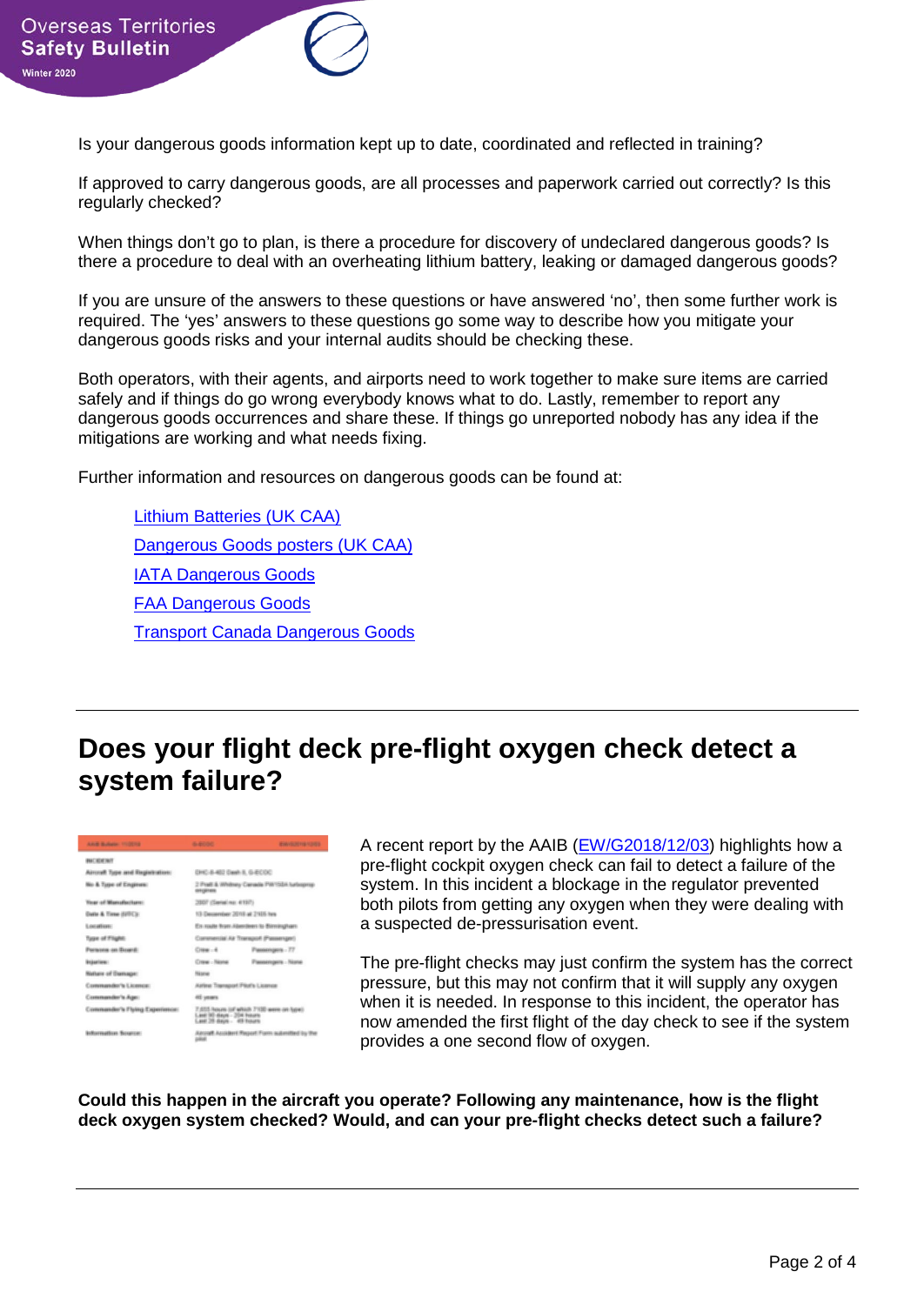#### **Managing wildlife risks at your airport**



**Knowing that you have wildlife in and around your airport and doing nothing to manage this is simply not an option.**

**The vast majority of catastrophic strikes that have ever occurred have been with species already identified, recorded and common to the airfield.**

It is, therefore, simply unacceptable to leave wildlife in-situ on the assumption that they have not been struck previously, or rarely been struck.

Preventing aircraft and wildlife being present in the same airspace is essential. Good recording of hazardous wildlife on the airfield, combined with documenting the deterrents used, and the results achieved, not only enables airports to demonstrate compliance with ICAO, but shows a proactive response to safety.

No matter how well you think you know your wildlife population, you cannot predict how they will behave all the time. One event or situation that breaks their routine can result in unexpected behaviour that could, in the wrong circumstances, conflict with an aircraft with catastrophic results.

In 2018 nearly 16,000 bird and wildlife strikes occurred across USA alone, that is more than 40 a day.

You cannot count on being as lucky as Chesley "Sully" Sullenberger in command of the Airbus passenger jet in New York after a strike with Canada Geese or, as in 2019 when a similar event, though with injuries, occurred with gulls at an airport outside Moscow. Bird and wildlife strikes all have the potential to be catastrophic, result in damage to aircraft or cause delays to operations at airports.

The critical requirement for all stakeholders is to be proactive in preventing birds and other wildlife from coming into contact with aircraft in the first place.

Though many civil airliners conform to certification standards designed to minimise damage and avoid an accident, even if birds below the standard mass are struck or ingested, this cannot protect against every eventuality. The impact forces involved vary significantly depending upon the component struck, the speed of the aircraft when struck or indeed the size and number of birds or wildlife struck. Small aircraft striking large wildlife or flocks are particularly susceptible with some general aviation aircraft having no certification standards for such impacts. Multiple strikes to both engines on take-off are precisely the reasons why events in the Hudson River and Moscow Cornfield occurred.

ICAO recognises this situation and provides standards and guidance to ensure airport operators assess and reduce these risks. To do this effectively, airport staff need:

- an understanding of the risk that wildlife species and their behaviours present on the airport and its vicinity;
- a knowledge of the management strategies/deterrents required to reduce the risk;
- to identify and assess the habitats that attract them and the behaviours within those habitats;
- to know how to record and report the species of wildlife attracted to airfield, their habitats and behaviours; and
- to know how to interpret the data in order that management plans can be formulated.